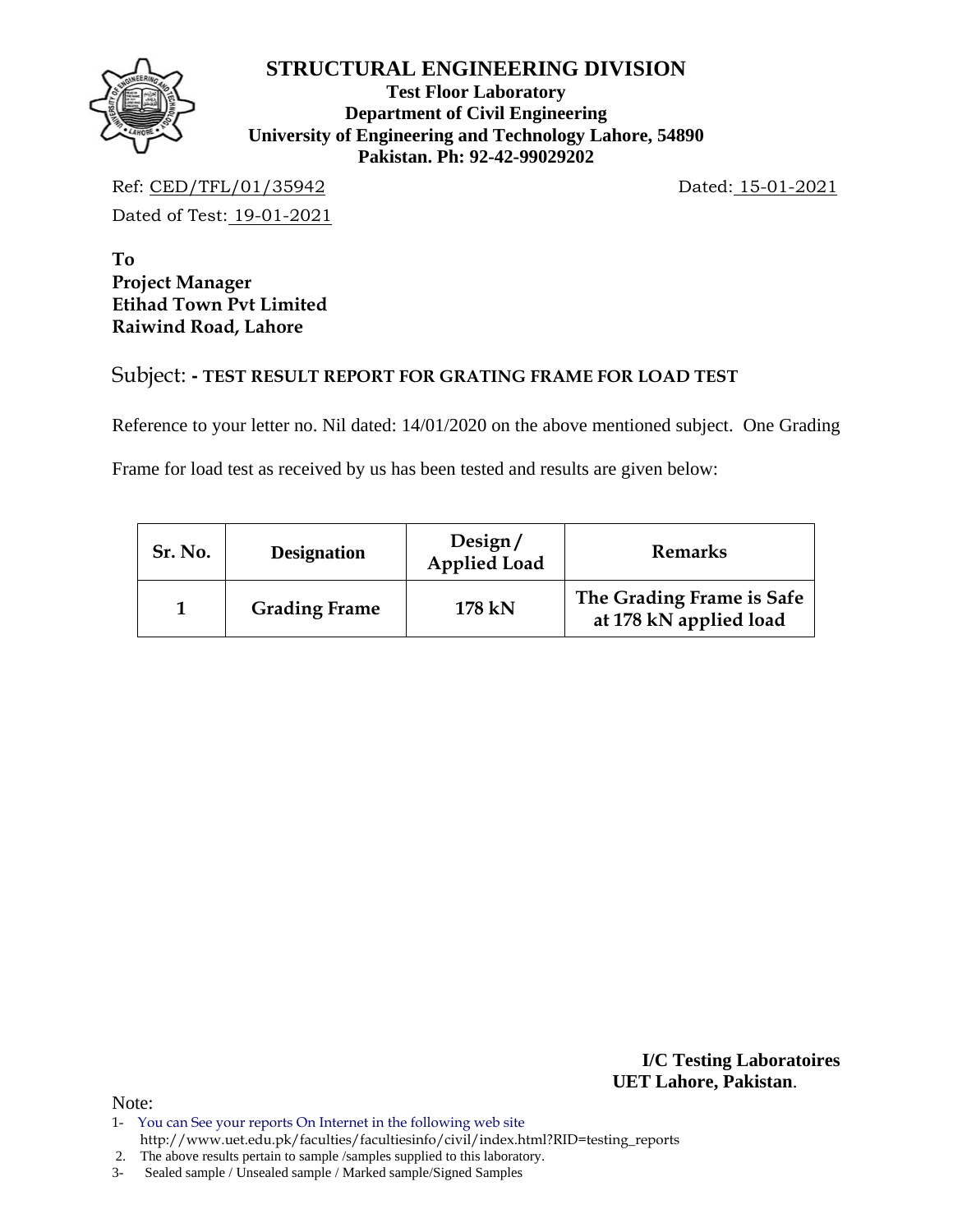

**Test Floor Laboratory Department of Civil Engineering University of Engineering and Technology Lahore, 54890 Pakistan. Ph: 92-42-99029202** 

To, M/S Imperium Hospitality (Pvt) Limited Gulberg II, Lahore

| Reference # CED/TFL 35945 (Dr. Waseem Abbass)    | Dated: 18-01-2021 |
|--------------------------------------------------|-------------------|
| Reference of the request letter # IHPL/Steel/039 | Dated: 12-01-2021 |

## **Tension Test Report** (Page -1/1)

Date of Test 19-01-2021 Gauge length 8 inches

Description Deformed Steel Bar Tensile and Bend Test as per ASTM-A615

| Sr. No.      | Weight                                         |                   | Diameter/<br><b>Size</b> |         |        |       | <b>Yield load</b><br>Area<br>$(in^2)$ |                                                                   | <b>Breaking</b><br>Load<br><b>Yield Stress</b><br>(psi) |         |               | <b>Ultimate Stress</b><br>(psi) |      | Elongation       | % Elongation | Remarks |
|--------------|------------------------------------------------|-------------------|--------------------------|---------|--------|-------|---------------------------------------|-------------------------------------------------------------------|---------------------------------------------------------|---------|---------------|---------------------------------|------|------------------|--------------|---------|
|              | $\frac{2}{10}$                                 | Nominal<br>$(\#)$ | Actual<br>(inch)         | Nominal | Actual | (kg)  | (kg)                                  | Nominal                                                           | Actual                                                  | Nominal | <b>Actual</b> | (inch)                          |      |                  |              |         |
| $\mathbf{1}$ | 4.279                                          | 10                | 1.266                    | 1.27    | 1.258  | 39400 | 60400                                 | 68400                                                             | 69040                                                   | 104900  | 105900        | 1.30                            | 16.3 |                  |              |         |
| $\mathbf{2}$ | 4.269                                          | 10                | 1.264                    | 1.27    | 1.255  | 38800 | 60000                                 | 67400                                                             | 68150                                                   | 104200  | 105400        | 1.30                            | 16.3 | <b>PCS</b> Steel |              |         |
| $\mathbf{3}$ | 4.287                                          | 10                | 1.267                    | 1.27    | 1.260  | 39000 | 60200                                 | 67700                                                             | 68210                                                   | 104500  | 105300        | 1.30                            | 16.3 |                  |              |         |
| ٠            |                                                | ۰                 |                          |         |        |       |                                       |                                                                   |                                                         |         |               |                                 | ۰    |                  |              |         |
|              |                                                |                   |                          |         | ۰      |       |                                       |                                                                   |                                                         |         |               | $\blacksquare$                  | ۰    |                  |              |         |
|              |                                                | ۰                 |                          |         | ٠      |       |                                       |                                                                   |                                                         |         |               |                                 | ۰    |                  |              |         |
|              |                                                |                   |                          |         |        |       |                                       | Note: only three samples for tensile and one sample for bend test |                                                         |         |               |                                 |      |                  |              |         |
|              |                                                |                   |                          |         |        |       |                                       |                                                                   |                                                         |         |               |                                 |      |                  |              |         |
|              |                                                |                   |                          |         |        |       | <b>Bend Test</b>                      |                                                                   |                                                         |         |               |                                 |      |                  |              |         |
|              | #10 Bar Bend Test Through 180° is Satisfactory |                   |                          |         |        |       |                                       |                                                                   |                                                         |         |               |                                 |      |                  |              |         |
|              |                                                |                   |                          |         |        |       |                                       |                                                                   |                                                         |         |               |                                 |      |                  |              |         |
|              |                                                |                   |                          |         |        |       |                                       |                                                                   |                                                         |         |               |                                 |      |                  |              |         |

#### **I/C Testing Laboratoires UET Lahore, Pakistan**.

- 1- You can See your reports On Internet in the following web site http://www.uet.edu.pk/faculties/facultiesinfo/civil/index.html?RID=testing\_reports
- 2. The above results pertain to sample / samples supplied to this laboratory.<br>3- Sealed sample / Unsealed sample / Marked sample/Signed Samples
- Sealed sample / Unsealed sample / Marked sample/Signed Samples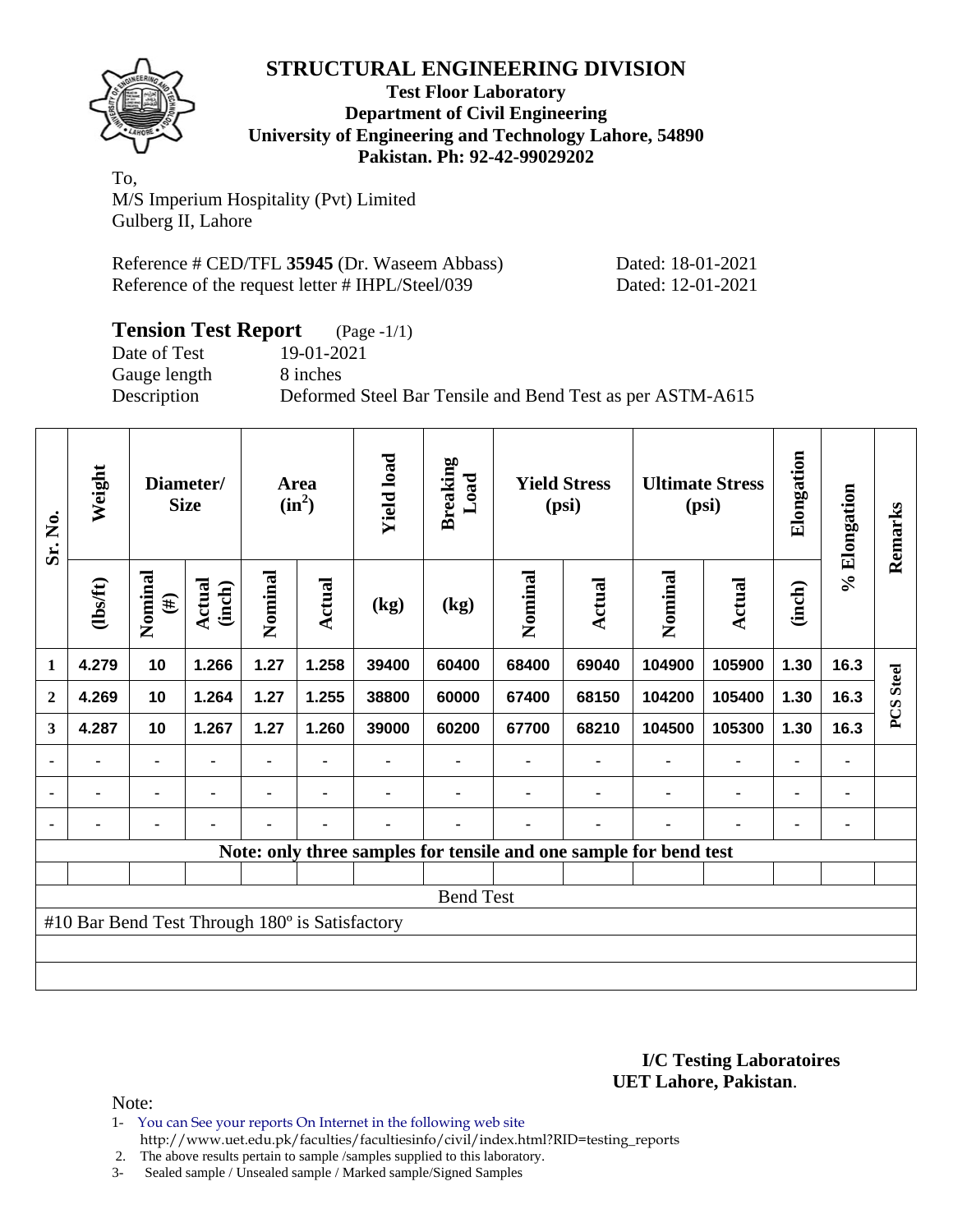**Test Floor Laboratory Department of Civil Engineering University of Engineering and Technology Lahore, 54890 Pakistan. Ph: 92-42-99029202** 

To, M/S S.P. Nizam Lahore

Reference # CED/TFL 35946 (Dr. Waseem Abbass) Dated: 18-01-2021 Reference of the request letter # Nil Dated: 18-01-2021

# **Tension Test Report** (Page – 1/1)

Date of Test 19-01-2021 Description Steel Wire Rope Tensile Test

| Sr. No.      | <b>Nominal</b><br><b>Diameter</b> | <b>Measured weight</b>          | <b>Breaking Load</b> | Remarks / Coil No. |
|--------------|-----------------------------------|---------------------------------|----------------------|--------------------|
|              | (mm)                              | (kg/km)                         | (kg)                 |                    |
| $\mathbf{1}$ | 14                                | 653.57                          | 10000                |                    |
|              |                                   |                                 |                      |                    |
|              |                                   |                                 |                      |                    |
|              |                                   |                                 |                      |                    |
|              |                                   |                                 |                      |                    |
|              |                                   | <b>Only one sample for Test</b> |                      |                    |
|              |                                   |                                 |                      |                    |

**I/C Testing Laboratoires UET Lahore, Pakistan**.

- 1- You can See your reports On Internet in the following web site http://www.uet.edu.pk/faculties/facultiesinfo/civil/index.html?RID=testing\_reports
- 2. The above results pertain to sample /samples supplied to this laboratory.
- 3- Sealed sample / Unsealed sample / Marked sample/Signed Samples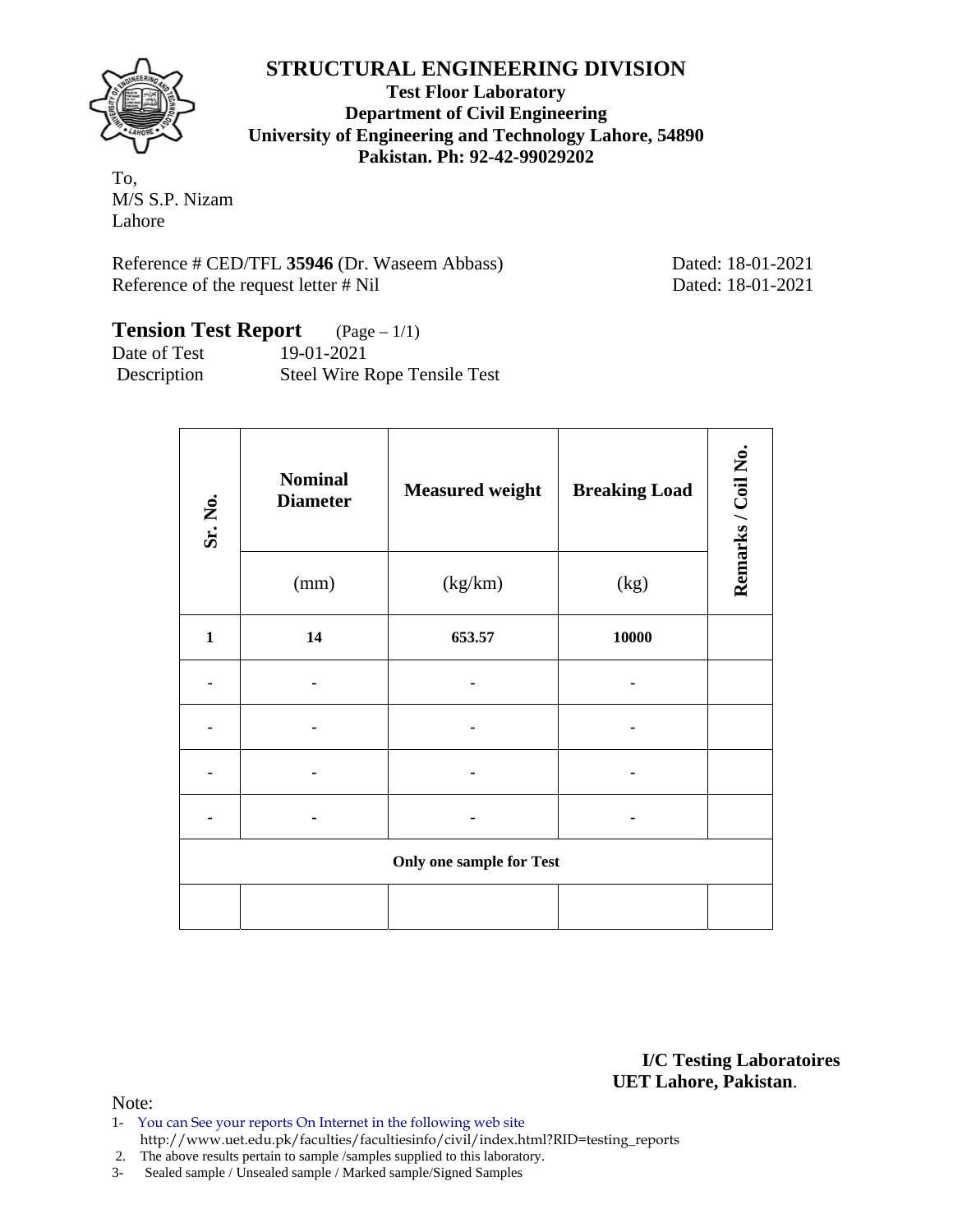

**Test Floor Laboratory Department of Civil Engineering University of Engineering and Technology Lahore, 54890 Pakistan. Ph: 92-42-99029202** 

To, M/S Abbas Co Enterprises Islamabad

| Reference # CED/TFL 35950 (Dr. Waseem Abbass) |
|-----------------------------------------------|
| Reference of the request letter # Nil         |

Dated: 18-01-2021 Dated: 18-01-2021

#### **Tension Test Report** (Page -1/1) Date of Test 19-01-2021 Gauge length 8 inches Description Deformed Steel Bar Tensile and Bend Test as per ASTM-A615

| Sr. No.                 | Weight                                         | Diameter/<br><b>Size</b> |                         |         |                |       |                                                                   |         |        |         |               |        |      |  |  | Area<br>$(in^2)$ |  | <b>Yield load</b> | <b>Breaking</b><br>Load | <b>Yield Stress</b><br>(psi) |  | <b>Ultimate Stress</b><br>(psi) |  | Elongation | % Elongation | Remarks |
|-------------------------|------------------------------------------------|--------------------------|-------------------------|---------|----------------|-------|-------------------------------------------------------------------|---------|--------|---------|---------------|--------|------|--|--|------------------|--|-------------------|-------------------------|------------------------------|--|---------------------------------|--|------------|--------------|---------|
|                         | (1bs/ft)                                       | Nominal<br>$(\#)$        | <b>Actual</b><br>(inch) | Nominal | Actual         | (kg)  | (kg)                                                              | Nominal | Actual | Nominal | <b>Actual</b> | (inch) |      |  |  |                  |  |                   |                         |                              |  |                                 |  |            |              |         |
| 1                       | 0.373                                          | $\overline{\mathbf{3}}$  | 0.373                   | 0.11    | 0.110          | 3300  | 4800                                                              | 66200   | 66420  | 96200   | 96700         | 1.40   | 17.5 |  |  |                  |  |                   |                         |                              |  |                                 |  |            |              |         |
| $\overline{2}$          | 0.380                                          | $\overline{\mathbf{3}}$  | 0.377                   | 0.11    | 0.112          | 3300  | 4900                                                              | 66200   | 65200  | 98200   | 96900         | 1.50   | 18.8 |  |  |                  |  |                   |                         |                              |  |                                 |  |            |              |         |
| 3                       | 4.342                                          | 10                       | 1.275                   | 1.27    | 1.276          | 36400 | 57000                                                             | 63200   | 62870  | 99000   | 98500         | 1.30   | 16.3 |  |  |                  |  |                   |                         |                              |  |                                 |  |            |              |         |
| $\overline{\mathbf{4}}$ | 4.331                                          | 10                       | 1.273                   | 1.27    | 1.273          | 36600 | 56800                                                             | 63600   | 63360  | 98600   | 98400         | 1.50   | 18.8 |  |  |                  |  |                   |                         |                              |  |                                 |  |            |              |         |
|                         | $\blacksquare$                                 |                          |                         |         | $\blacksquare$ |       | ۰                                                                 |         |        | ۰       |               |        | ٠    |  |  |                  |  |                   |                         |                              |  |                                 |  |            |              |         |
|                         |                                                |                          |                         |         |                |       |                                                                   |         |        |         |               |        |      |  |  |                  |  |                   |                         |                              |  |                                 |  |            |              |         |
|                         |                                                |                          |                         |         |                |       | Note: only four samples for tensile and two samples for bend test |         |        |         |               |        |      |  |  |                  |  |                   |                         |                              |  |                                 |  |            |              |         |
|                         |                                                |                          |                         |         |                |       |                                                                   |         |        |         |               |        |      |  |  |                  |  |                   |                         |                              |  |                                 |  |            |              |         |
|                         |                                                |                          |                         |         |                |       | <b>Bend Test</b>                                                  |         |        |         |               |        |      |  |  |                  |  |                   |                         |                              |  |                                 |  |            |              |         |
|                         | #3 Bar Bend Test Through 180° is Satisfactory  |                          |                         |         |                |       |                                                                   |         |        |         |               |        |      |  |  |                  |  |                   |                         |                              |  |                                 |  |            |              |         |
|                         | #10 Bar Bend Test Through 180° is Satisfactory |                          |                         |         |                |       |                                                                   |         |        |         |               |        |      |  |  |                  |  |                   |                         |                              |  |                                 |  |            |              |         |
|                         |                                                |                          |                         |         |                |       |                                                                   |         |        |         |               |        |      |  |  |                  |  |                   |                         |                              |  |                                 |  |            |              |         |

#### **I/C Testing Laboratoires UET Lahore, Pakistan**.

- 1- You can See your reports On Internet in the following web site http://www.uet.edu.pk/faculties/facultiesinfo/civil/index.html?RID=testing\_reports
- 2. The above results pertain to sample /samples supplied to this laboratory.
- 3- Sealed sample / Unsealed sample / Marked sample/Signed Samples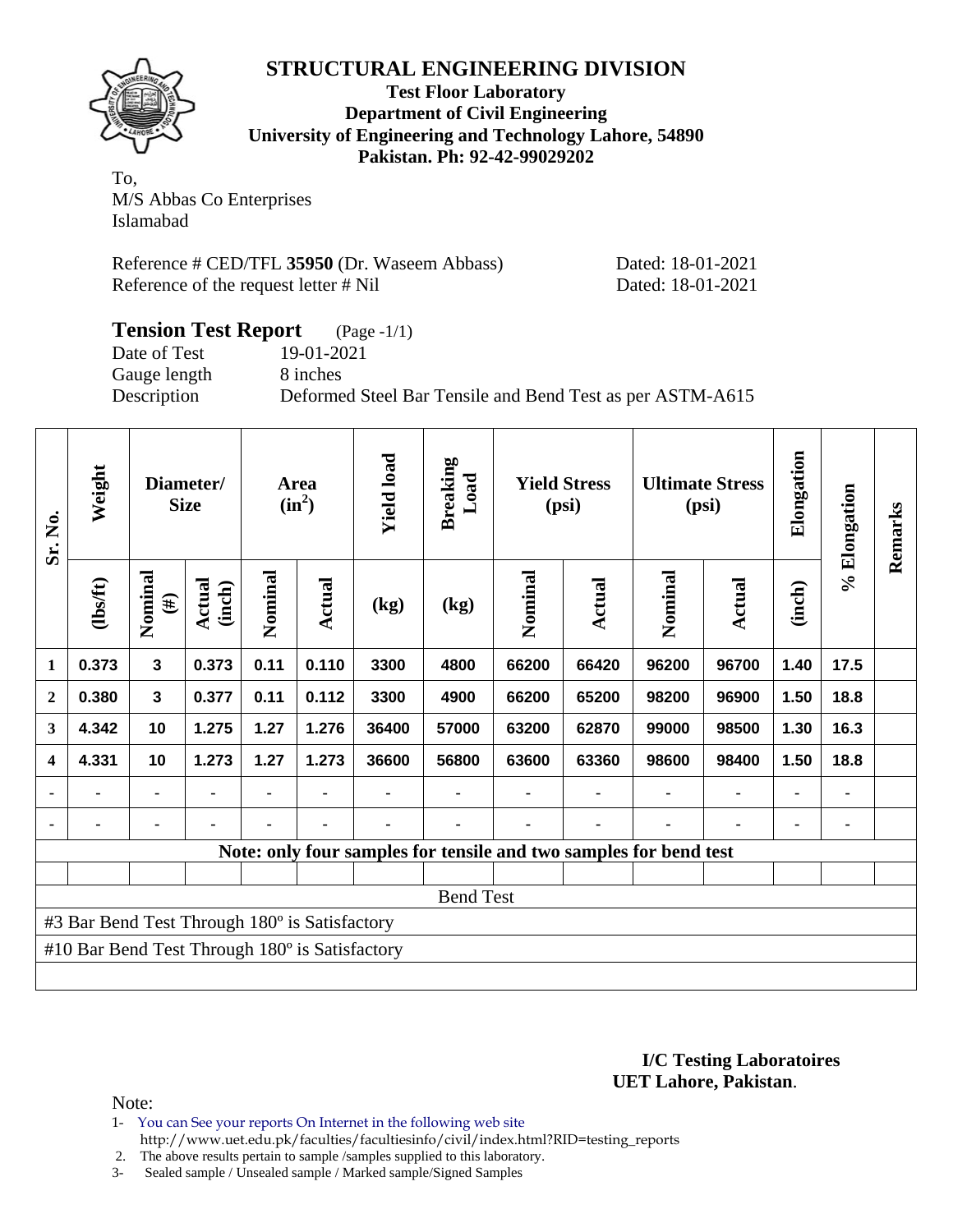

#### **Test Floor Laboratory Department of Civil Engineering University of Engineering and Technology Lahore, 54890 Pakistan. Ph: 92-42-99029202**

To, M/S Ittefaq Building Solutions Pvt Ltd Lahore (McDonlds Restaurant DHA Rehbar)

Reference # CED/TFL **35952** (Dr. Waseem Abbass) Dated: 18-01-2021 Reference of the request letter # IBS/MC/ST02 Dated: 18-01-2021

# **Tension Test Report** (Page -1/1)

Date of Test 19-01-2021 Gauge length 8 inches

Description Deformed Steel Bar Tensile and Bend Test as per ASTM-A615

| Sr. No.        | Weight         | Diameter/<br><b>Size</b><br>(mm) |                | Area<br>$(in^2)$ |                | <b>Yield load</b>                                   | <b>Breaking</b><br>Load<br><b>Yield Stress</b><br>(psi) |         | <b>Ultimate Stress</b><br>(psi) |                                                                | Elongation     | % Elongation   | Remarks        |  |
|----------------|----------------|----------------------------------|----------------|------------------|----------------|-----------------------------------------------------|---------------------------------------------------------|---------|---------------------------------|----------------------------------------------------------------|----------------|----------------|----------------|--|
|                | $\frac{2}{10}$ | Nominal                          | <b>Actual</b>  | Nominal          | Actual         | (kg)                                                | (kg)                                                    | Nominal | Actual                          | Nominal                                                        | <b>Actual</b>  | (inch)         |                |  |
| 1              | 0.417          | 10                               | 10.03          | 0.12             | 0.123          | 3700                                                | 5300                                                    | 67975   | 66570                           | 97370                                                          | 95400          | 1.20           | 15.0           |  |
|                |                | $\blacksquare$                   | $\blacksquare$ | $\blacksquare$   | $\blacksquare$ |                                                     | ۰                                                       |         | $\blacksquare$                  | $\blacksquare$                                                 | ۰              | ۰              |                |  |
| ٠              |                | ۰                                |                |                  |                |                                                     |                                                         |         |                                 | ٠                                                              | ٠              | ٠              |                |  |
| ٠              | ۰              | $\blacksquare$                   | ۰              |                  | ٠              |                                                     |                                                         |         |                                 | ٠                                                              | ۰              | ۰              | $\blacksquare$ |  |
| $\blacksquare$ | $\blacksquare$ | $\blacksquare$                   | $\blacksquare$ |                  |                |                                                     |                                                         |         |                                 | ٠                                                              | $\blacksquare$ | $\blacksquare$ |                |  |
|                |                | $\blacksquare$                   | ۰              |                  | $\blacksquare$ |                                                     |                                                         |         | $\blacksquare$                  | ٠                                                              | ۰              | ۰              | ٠              |  |
|                |                |                                  |                |                  |                |                                                     |                                                         |         |                                 | Note: only one sample for tensile and one sample for bend test |                |                |                |  |
|                |                |                                  |                |                  |                |                                                     |                                                         |         |                                 |                                                                |                |                |                |  |
|                |                |                                  |                |                  |                |                                                     | <b>Bend Test</b>                                        |         |                                 |                                                                |                |                |                |  |
|                |                |                                  |                |                  |                | 10mm Dia Bar Bend Test Through 180° is Satisfactory |                                                         |         |                                 |                                                                |                |                |                |  |
|                |                |                                  |                |                  |                |                                                     |                                                         |         |                                 |                                                                |                |                |                |  |
|                |                |                                  |                |                  |                |                                                     |                                                         |         |                                 |                                                                |                |                |                |  |

#### **I/C Testing Laboratoires UET Lahore, Pakistan**.

- 1- You can See your reports On Internet in the following web site http://www.uet.edu.pk/faculties/facultiesinfo/civil/index.html?RID=testing\_reports
- 2. The above results pertain to sample /samples supplied to this laboratory.
- 3- Sealed sample / Unsealed sample / Marked sample/Signed Samples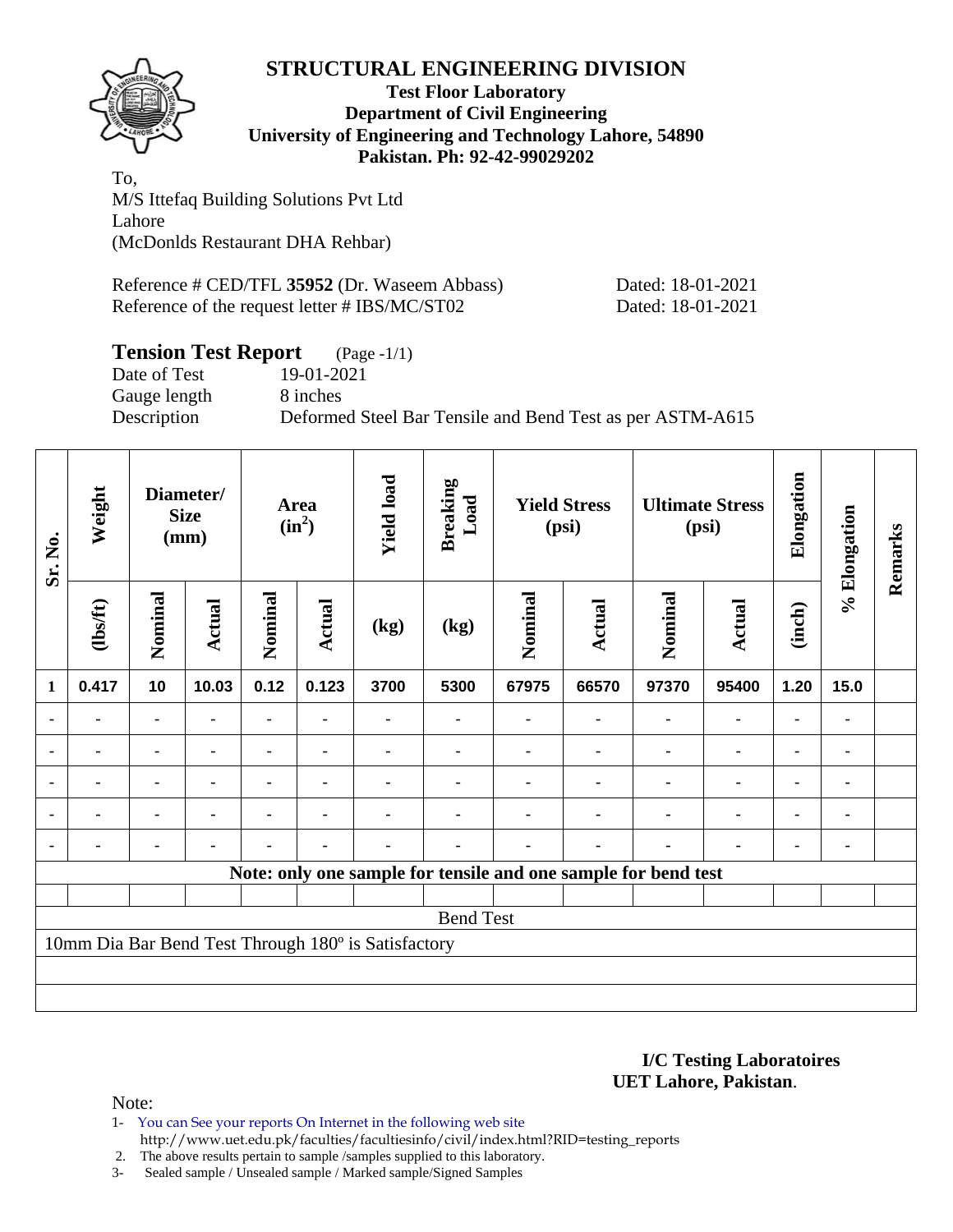

#### **Test Floor Laboratory Department of Civil Engineering University of Engineering and Technology Lahore, 54890 Pakistan. Ph: 92-42-99029202**

To, Construction Manager NESPAK Establishment of Punjab Local Government Academy Building - Lahore

| Reference # CED/TFL 35953 (Dr. Waseem Abbass)           | Dated: 18-01-2021 |
|---------------------------------------------------------|-------------------|
| Reference of the request letter $\# 3976/13/MHK/01/184$ | Dated: 13-01-2021 |

# **Tension Test Report** (Page -1/1)

Gauge length 8 inches

Date of Test 19-01-2021 Description Deformed Steel Bar Tensile and Bend Test as per ASTM-A615

| Sr. No.        | Weight<br>Diameter/<br><b>Size</b>            |                   |                  |                | Area<br>$(in^2)$ | <b>Yield load</b> |                  | <b>Yield Stress</b><br>(psi) |        | <b>Ultimate Stress</b><br>(psi)                                  |                | Elongation | % Elongation | Remarks |
|----------------|-----------------------------------------------|-------------------|------------------|----------------|------------------|-------------------|------------------|------------------------------|--------|------------------------------------------------------------------|----------------|------------|--------------|---------|
|                | (1bsft)                                       | Nominal<br>$(\#)$ | Actual<br>(inch) | Nominal        | Actual           | (kg)              | (kg)             | Nominal                      | Actual | Nominal                                                          | Actual         | (inch)     |              |         |
| $\mathbf{1}$   | 0.388                                         | $\mathbf{3}$      | 0.381            | 0.11           | 0.114            | 4300              | 5300             | 86200                        | 83150  | 106200                                                           | 102500         | 0.80       | 10.0         |         |
| $\overline{2}$ | 0.389                                         | $\mathbf{3}$      | 0.382            | 0.11           | 0.114            | 4400              | 5400             | 88200                        | 84840  | 108200                                                           | 104200         | 0.80       | 10.0         |         |
| $\blacksquare$ | $\blacksquare$                                | $\blacksquare$    |                  | $\blacksquare$ |                  |                   |                  |                              |        |                                                                  | $\blacksquare$ |            | ٠            |         |
|                | $\blacksquare$                                | $\blacksquare$    |                  |                |                  |                   |                  |                              |        |                                                                  | $\blacksquare$ |            | ۰            |         |
| ٠              |                                               |                   |                  |                |                  |                   |                  |                              |        |                                                                  |                |            | ۰            |         |
| $\blacksquare$ |                                               |                   |                  |                |                  |                   |                  |                              |        |                                                                  |                |            |              |         |
|                |                                               |                   |                  |                |                  |                   |                  |                              |        | Note: only two samples for tensile and two samples for bend test |                |            |              |         |
|                |                                               |                   |                  |                |                  |                   |                  |                              |        |                                                                  |                |            |              |         |
|                |                                               |                   |                  |                |                  |                   | <b>Bend Test</b> |                              |        |                                                                  |                |            |              |         |
|                | #3 Bar Bend Test Through 180° is Satisfactory |                   |                  |                |                  |                   |                  |                              |        |                                                                  |                |            |              |         |
|                | #3 Bar Bend Test Through 180° is Satisfactory |                   |                  |                |                  |                   |                  |                              |        |                                                                  |                |            |              |         |
|                |                                               |                   |                  |                |                  |                   |                  |                              |        |                                                                  |                |            |              |         |

**I/C Testing Laboratoires UET Lahore, Pakistan**.

Note:

- 1- You can See your reports On Internet in the following web site
- http://www.uet.edu.pk/faculties/facultiesinfo/civil/index.html?RID=testing\_reports 2. The above results pertain to sample /samples supplied to this laboratory.

3- Sealed sample / Unsealed sample / Marked sample/Signed Samples